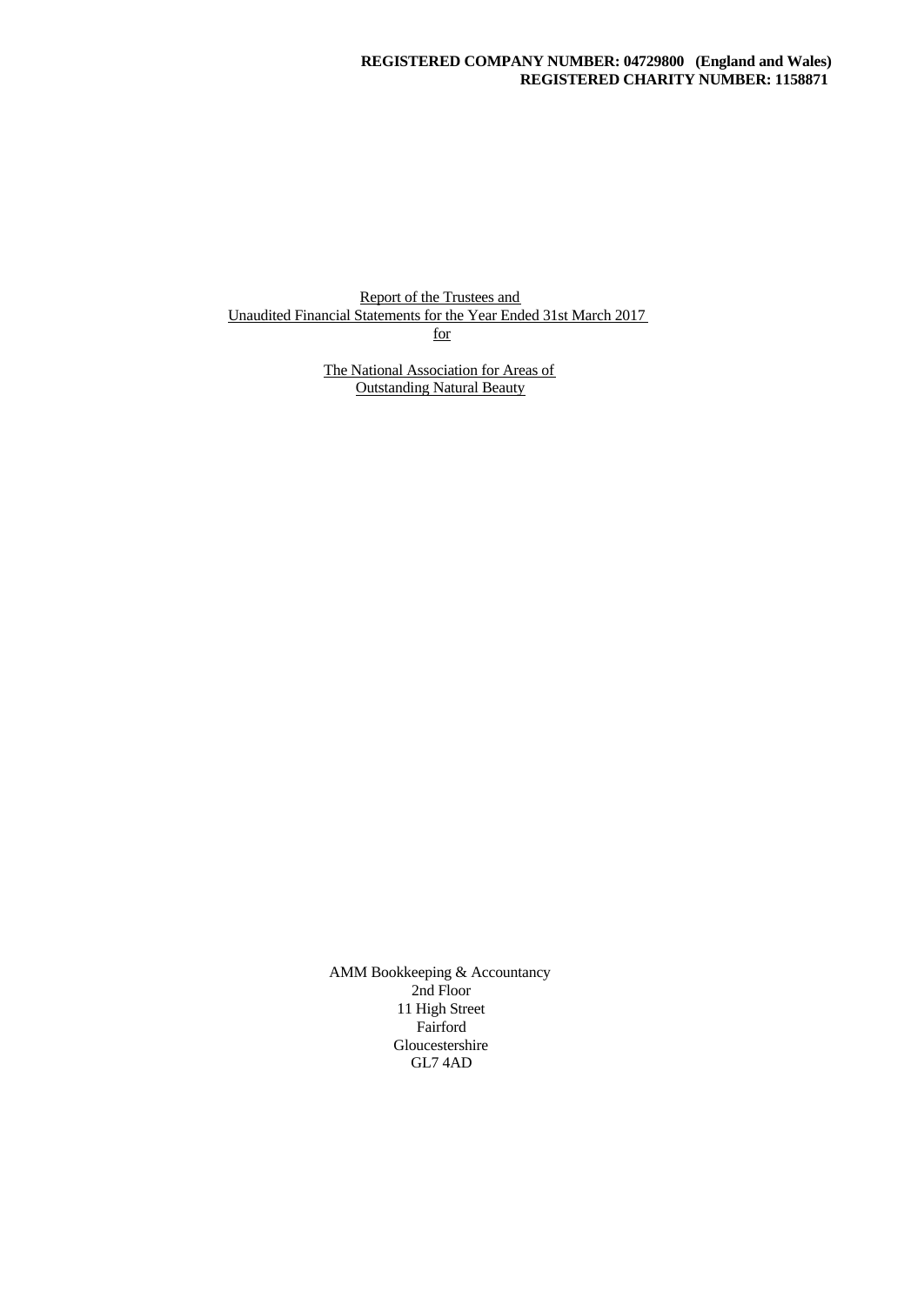Contents of the Financial Statements for the Year Ended 31st March 2017

|                                               | Page       |  |
|-----------------------------------------------|------------|--|
| Report of the Trustees                        | $1$ to $4$ |  |
| <b>Statement of Trustees Responsibilities</b> | 5          |  |
| Independent Examiner's Report                 | 6          |  |
| <b>Statement of Financial Activities</b>      | 7          |  |
| <b>Balance Sheet</b>                          | 8 to 9     |  |
| Notes to the Financial Statements             | 10 to 14   |  |
| Detailed Statement of Financial Activities    | 15 to 16   |  |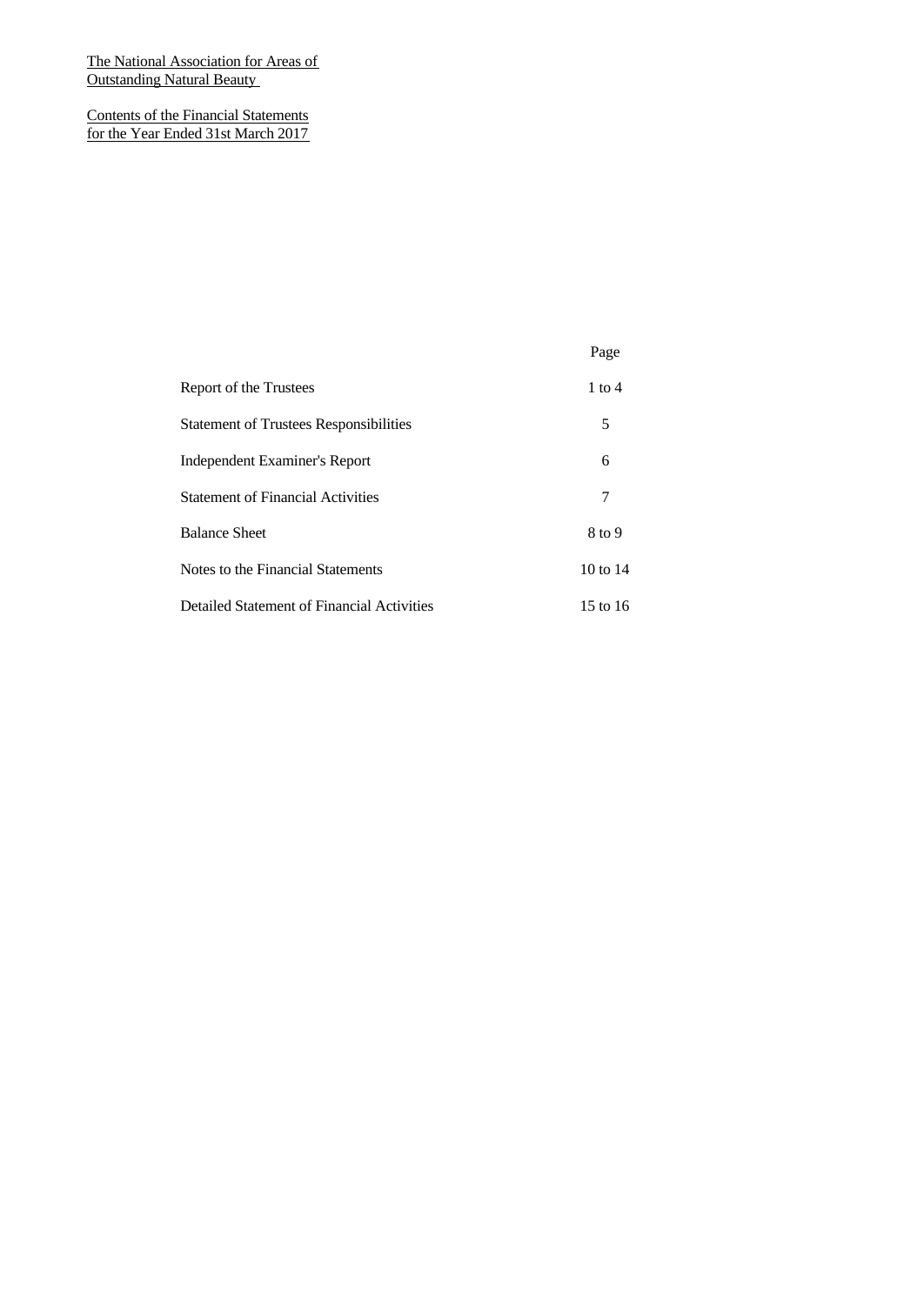Report of the Trustees for the Year Ended 31st March 2017

The trustees who are also directors of the charity for the purposes of the Companies Act 2006, present their report with the financial statements of the charity for the year ended 31st March 2017. The trustees have adopted the provisions of Accounting and Reporting by Charities: Statement of Recommended Practice applicable to charities preparing their accounts in accordance with the Financial Reporting Standard applicable in the UK and Republic of Ireland (FRS 102) (effective 1 January 2015).

**OBJECTIVES AND ACTIVITIES Objectives and aims Our Vision**

The natural beauty of AONBs is valued and secure.

Our Mission

Our mission is to develop a network of ambitious AONB partnershipswith a strong collective voice, working collaboratively to deliver shared objectives.

## **Our objects**

- a) to promote the conservation and enhancement of natural beauty,
- b) to advance the education, understanding and appreciation of the public in relation to the conservation and enhancement of natural beauty
- c) to promote the efficiency and effectiveness of those organisations promoting or representing Areas of Outstanding Natural Beauty, other Protected Areas and those areas for which such designation might be pursued.

#### **Areas of work**

- a) Raising profile
- b) Demonstrating value and relevance
- c) Driving better delivery through collaboration
- d) Raising resources
- e) Managing organisational change

#### **Public benefit**

The trustees confirm that they have referred to the guidance contained in the Charity Commission's general guidance on public benefit when reviewing the National Association's aims and objectives and in planning future activities. Areas of Outstanding Natural Beauty, whilst predominantly comprised of land in private ownership, are generally accessible to the public through the rights of way network or open access provisions as defined in the Countryside and Rights of Way Act 2000. In addition, the public goods and services that flow from the appropriate management of these areas are significant. The activity of the National Association for AONBs is centred on ensuring these designated landscapes, through support for the conservation and enhancement of natural beauty, optimise their provision of goods and services, many of which are public; that these areas are understood, and that their management bodies operate as efficiently and effectively as possible.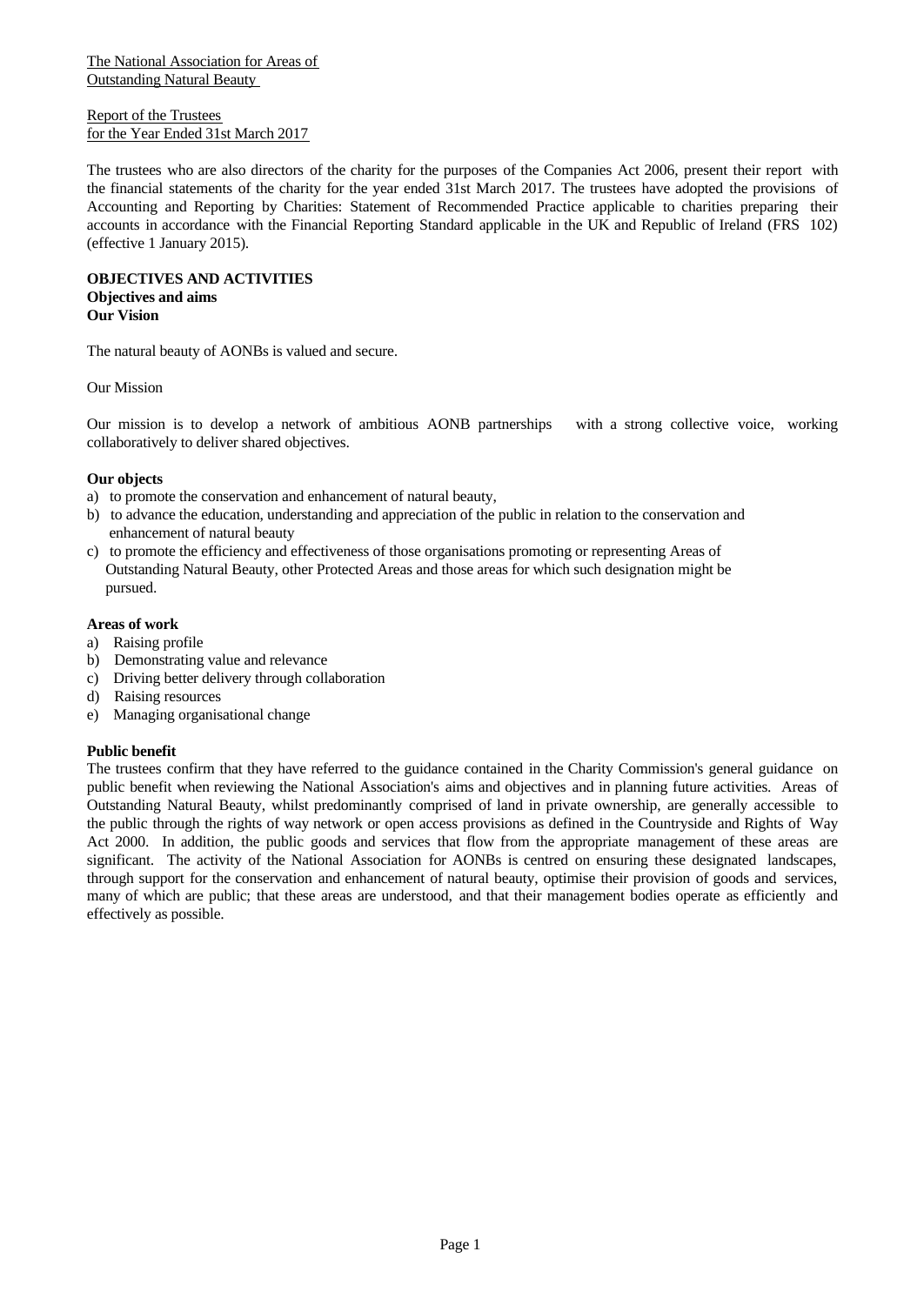Report of the Trustees for the Year Ended 31st March 2017

#### **ACHIEVEMENT AND PERFORMANCE Charitable activities Raising profile**

This area of work has focused on promoting the adoption of the NAAONB Communications strategy and shared visual identity across the AONB Family, predominantly through fortnightly 'drop-in' sessions hosted by the NAAONB for AONB communication officers and the development and support of a communications sub group and national Communications meeting, both of

which have assisted the production of a communication toolkit, a national communications action plan, and an updated brand strategy. The NAAONB has created dedicated space on Basecamp, its online internal communication platform, to store and access examples of good practice across the AONB Family. Key events include Outstanding Week and a campaign highlighting the value of AONBs, timed to support Local Authority discussions on budgets. The annual Landscapes for Life Conference was held in Lilleshall, the National Sports and Conference Centre with the topic considered being the relationship between natural beauty and the health and wellbeing of society. The annual Chairman's meeting was held in London with delegates from AONBs and National Parks attending to discuss the potential impact of the UK's exit from the EU on agriculture and an AONB response. Work started on the amalgamation of the NAAONB website, knowledge platform, and event microsite into a single, improved website. Staff attended the CLA Game Fair, and the Royal Welsh Show.

## **Demonstrating value and relevance**

A central element of the NAAONB's work is raising the profile of the value of AONBs and the AONB designation to parliamentarians, government officials, and other key stakeholders. In England much of this has been centred around engagement with Natural England through the Landscape Advisory Group and the NE Conservation Strategy, the refreshing of the NAAONB / English Heritage Accord, the development of Defra's 25 year Environment Plan, and in Wales around the role of AONB partnerships in delivering the Sustainable Management of Natural Resources. Cabinet and Ministerial relationships maintained through continued meetings and close working with key decision makers including Defra Secretary of State, Under-Secretary of State and, in Wales, the Cabinet Secretary for the Environment.

A close working relationship has been maintained with the staffof Natural England, Natural Resources Wales, and other non-departmental public body of the UK government and devolved administrations responsible for the quality and condition of the natural environment, or elements thereof.

The NAAONB has continued to work with Welsh Government officials over support for behavioural change, predominantly through engagement and support for the Future Landscapes Wales programme. Material outputs from the programme include

- **A contemporary vision** for designated landscapes, reflecting the role they play within and beyond their boundaries.
- **An agreed set of beliefs** that underpin the vision
- **Three assessments covering**
	- o governance of designated landscapes
	- o resourcing options for designated landscapes
	- o designated landscapes as catalysts for economic growth
- **An agreed set of principles** that align the work of designated landscapes with the sustainable management of natural resources
- **An agreed set of principles of good governance** for Welsh designated landscapes
- **A commitment** to a set of actions to resource the delivery of the vision
- **An action plan** to drive forward the role of designated landscapes as catalysts for economic growth.

The NAAONB has supported the AONB Family in their development of suite of performance indicators designed to help the NAAONB better articulate the value of AONB partnerships, particularly to governments.

#### **FINANCIAL REVIEW**

#### **Financial position**

Income from all sources in the year amounted to £315,377 (2016 - £405,294) and expenditure was £293,466 (2016 -£371,379) leaving a surplus for the year of £21,911 ( 2016 - £33,915).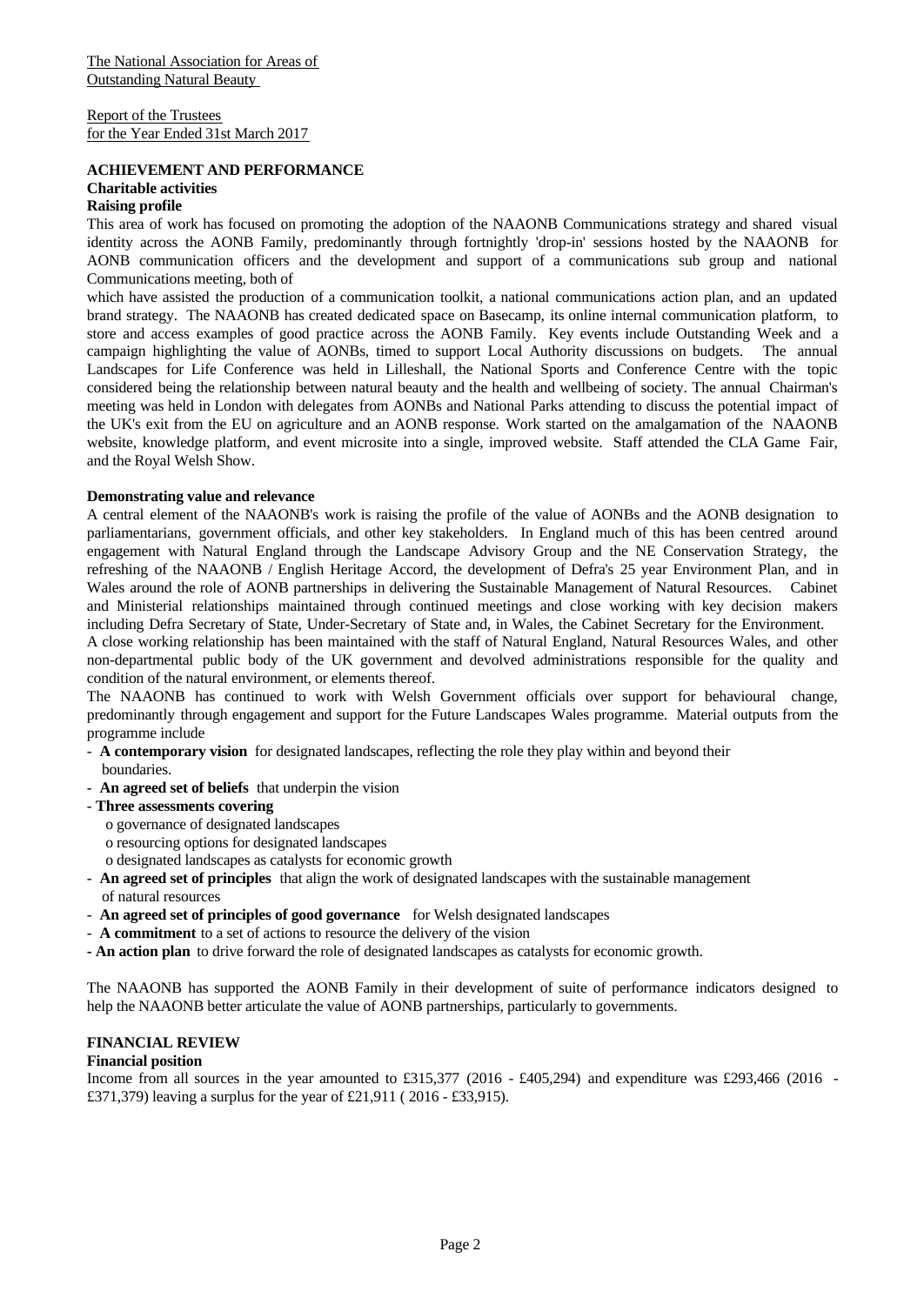Report of the Trustees for the Year Ended 31st March 2017

#### **FINANCIAL REVIEW Principal funding sources Raising Resources**

The NAAONB continues to support the delivery of the Making Local Woodlands Work programme with the Plunkett Foundation and Big Lottery. The NAAONB is registered a delivery partner and we have a representative on the steering group working to ensure that AONB partnerships have access to the funding and learning associated with this programme. The NAAONB will continue to maintain a light touch approach to our engagement in this programme and support projects where the cost of engagement of the NAAONB is covered.

The NAAONB has been working closely with Odyssey UK to develop a set of tools and a comprehensive programme to move AONB Teams and partnerships into a more business focused environment. The intention is to enable the AONB Family to move from being wholly reliant for its funding from government and local government to a position where significant proportion of funding comes from alternative sources.

#### **Reserves policy**

Charity law requires any income received by a charity to be spent within a reasonable time of its receipt. The Trustees therefore have to be able to justify the holding of income as reserves. A reserves policy is also important in that it explains to existing and potential funders, donors and other stakeholders why a charity is holding a particular amount of reserves, thereby giving confidence that that charity's finances are being managed properly into the future.

The National Association for AONBs agrees a reserves policy annually which addresses these aspects in accord with Charity Commission guidance.

# **FUTURE PLANS**

## **Driving better delivery through collaboration**

The NAAONB considers collaboration, collective action, and co-operation central to the way it works. Collaborative relationships continue to be developed by the NAAONB across the public, private and third sectors along with the significant efforts invested in developing collaboration across the AONB Family. The NAAONB has maintained continued involvement with LEPs through Defra Round table meetings. The NAAONB continues to encourage collaboration across the designated landscape family at national levels, where possible working with National Parks England and National Parks Wales. The Future Landscapes Wales programme has been designed around the need to improve collaboration through better understanding of barriers and ways of working. This work continues to support further collaboration across the designated landscapes in Wales.

#### **STRUCTURE, GOVERNANCE AND MANAGEMENT**

#### **Governing document**

The charity is controlled by its governing document, a deed of trust, and constitutes a limited company, limited by guarantee, as defined by the Companies Act 2006.

The charity's governing document is its Memorandum and Articles of Association.

# **Recruitment and appointment of new trustees**

Trustees are selected by appointment.

#### **Organisational structure**

#### **Structure, Governance, and Management**

The directors of the charitable company are its trustees for the purpose of charity law and throughout the report are collectively referred to as trustees. The governing body of the National Association for AONBs is its Board. The Board is composed of all trustees who are volunteers and is authorised to appoint new members to fill vacancies arising through resignation or death of an existing member. The trustees, when complete, consist of atleast five and not more than nine individuals. The Articles of Association of the National Association for AONBs govern the appointment of trustees, and are available on request. The Board agrees the National Association for AONBs' annual budget and strategic plan, while the day to day management of the National Association for AONBs is delegated to its Chief Executive, Howard Davies. The charity constitutes a limited company, limited by guarantee, as defined by the Companies Act 2006.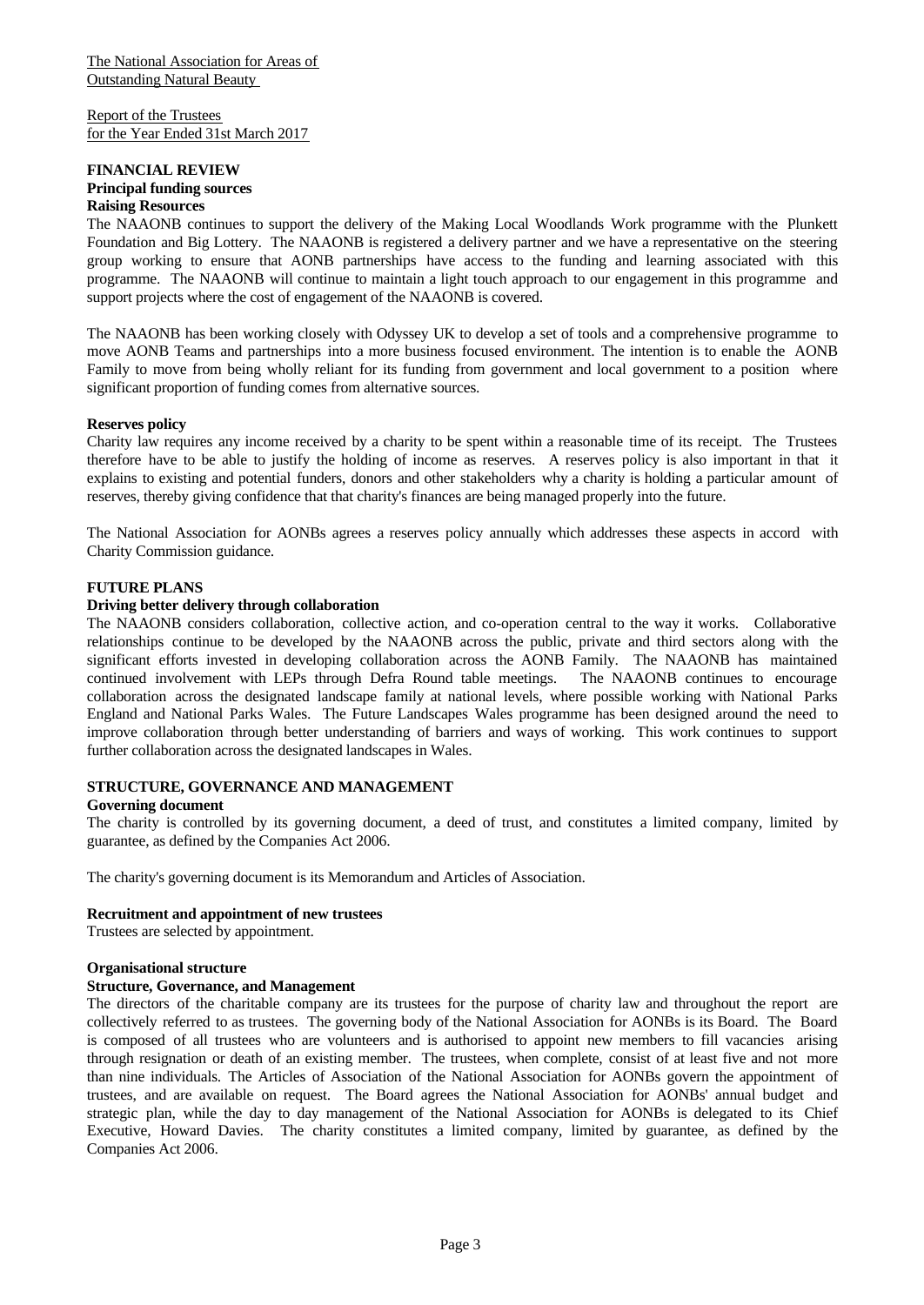Report of the Trustees for the Year Ended 31st March 2017

# **STRUCTURE, GOVERNANCE AND MANAGEMENT**

#### **Induction and training of new trustees**

On appointment, trustees are provided with a membership pack and are issued with a copy of the Charity Commission's guidance on becoming atrustee and guidance on campaigning and political activity. All trustees have Charity Commission log in if required. The Board shares information on useful training and is considering bespoke training for trustees.

#### **Related parties**

The NAAONB has reviewed all of its accords with other organisations and instigated a new accord with National Parks England designed to encourage better collaboration across the designated landscape family. It continues to maintain a close working relationship with other NGOs in particular CPRE, with whom it actively plans and co-ordinates activity.

#### **REFERENCE AND ADMINISTRATIVE DETAILS**

**Registered Company number** 04729800 (England and Wales)

# **Registered Charity number**

1158871

## **Registered office**

c/o 2nd Floor 11 High Street Fairford Gloucestershire GL7 4AD

| <b>Trustees</b>                                                                                                      |              |                        |  |
|----------------------------------------------------------------------------------------------------------------------|--------------|------------------------|--|
| Ms R M E Day                                                                                                         |              |                        |  |
| Dr D Hewlett                                                                                                         |              | - appointed $24.11.16$ |  |
| N Holliday                                                                                                           |              |                        |  |
| P Hygate                                                                                                             | Chairman     |                        |  |
| M J R Roberts                                                                                                        |              |                        |  |
| P Walton                                                                                                             |              | - appointed $24.11.16$ |  |
| J S Williamson                                                                                                       |              | - appointed $24.11.16$ |  |
| C Woodley Stewart                                                                                                    | Vice - Chair |                        |  |
| P Foulkes                                                                                                            |              | - resigned $24.11.16$  |  |
| M B Mounde                                                                                                           |              | $-$ deceased $2.3.17$  |  |
| Prof D A Hill                                                                                                        |              | - resigned $24.11.16$  |  |
| <b>Company Secretary</b>                                                                                             |              |                        |  |
| $\mathbf{v}$ $\mathbf{v}$ $\mathbf{v}$ $\mathbf{v}$ $\mathbf{v}$ $\mathbf{v}$ $\mathbf{v}$ $\mathbf{v}$ $\mathbf{v}$ |              |                        |  |

# Mrs J S N Smith

#### **Independent examiner**

AMM Bookkeeping & Accountancy 2nd Floor 11 High Street Fairford Gloucestershire GL7 4AD

Approved by order of the board of trustees on ............................................. and signed on its behalf by:

P Hygate - Trustee

.............................................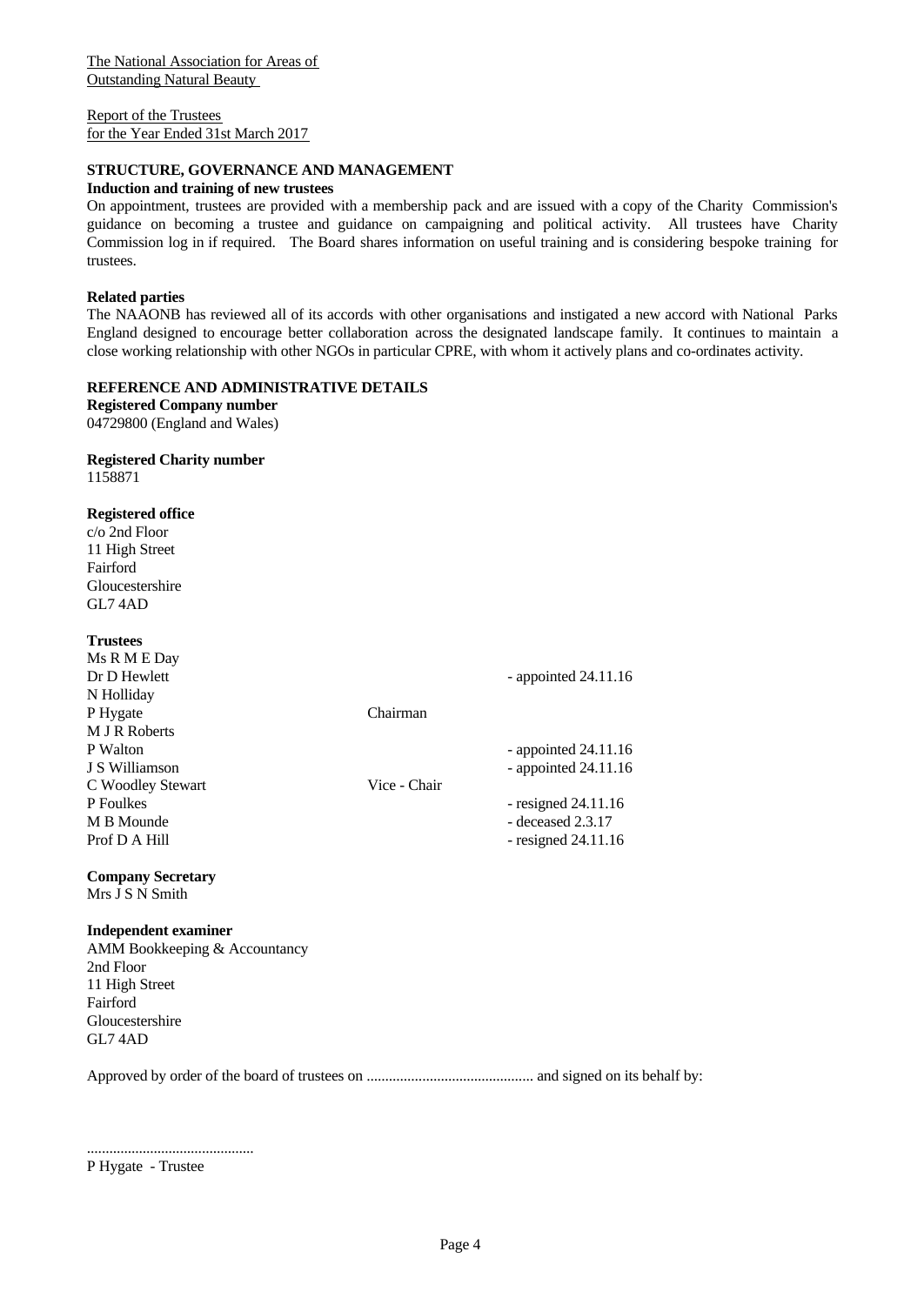Statement of Trustees Responsibilities for the Year Ended 31st March 2017

#### **Responsibilities of the Trustees**

The Trustees are responsible for preparing the Trustee's Report and the financial statements in accordance with applicable law and United Kingdom accounting standards (United Kingdom Generally Accepted Accounting Practice).

Company law requires trustees to prepare financial statements for each financial year which give a true and fair view of the state of affairs of the National Association for AONBs and of the incoming resources and application of resources, including income and expenditure, of the charity for that period. In preparing those financial statements the trustees are required to do a number of things:

- Select suitable accounting policies and then reasonably apply them consistently
- Observe the methods and principles in the Charities SORP
- Make judgements and estimates that are reasonable and prudent
- State whether applicable UK Accounting Standards have been followed, subject to any material disclosed and explained in the financial statement, and
- Prepare the financial statements on the going concern unless it is inappropriate to presume that the National Association for AONBs will continue to operate.

The trustees are responsible for keeping proper accounting records which disclose with reasonable accuracy at any time the financial position of the National Association for AONBs and to enable them to ensure that the financial statements comply with the Companies Act 2006, the Statement of Recommended Practice for Charities and the charity's governing document. They are also responsible for safeguarding the assets of the National Association for AONBs and hence for taking reasonable steps for the prevention and detection of fraud and other irregularities.

Insofar the trustees are aware

- there is no relevant audit information of which the charitable company's book keepers are unaware, and
- the trustees have taken all steps that they ought to have taken to make themselves aware of any relevant audit information and to establish that the book keeper is aware of that information.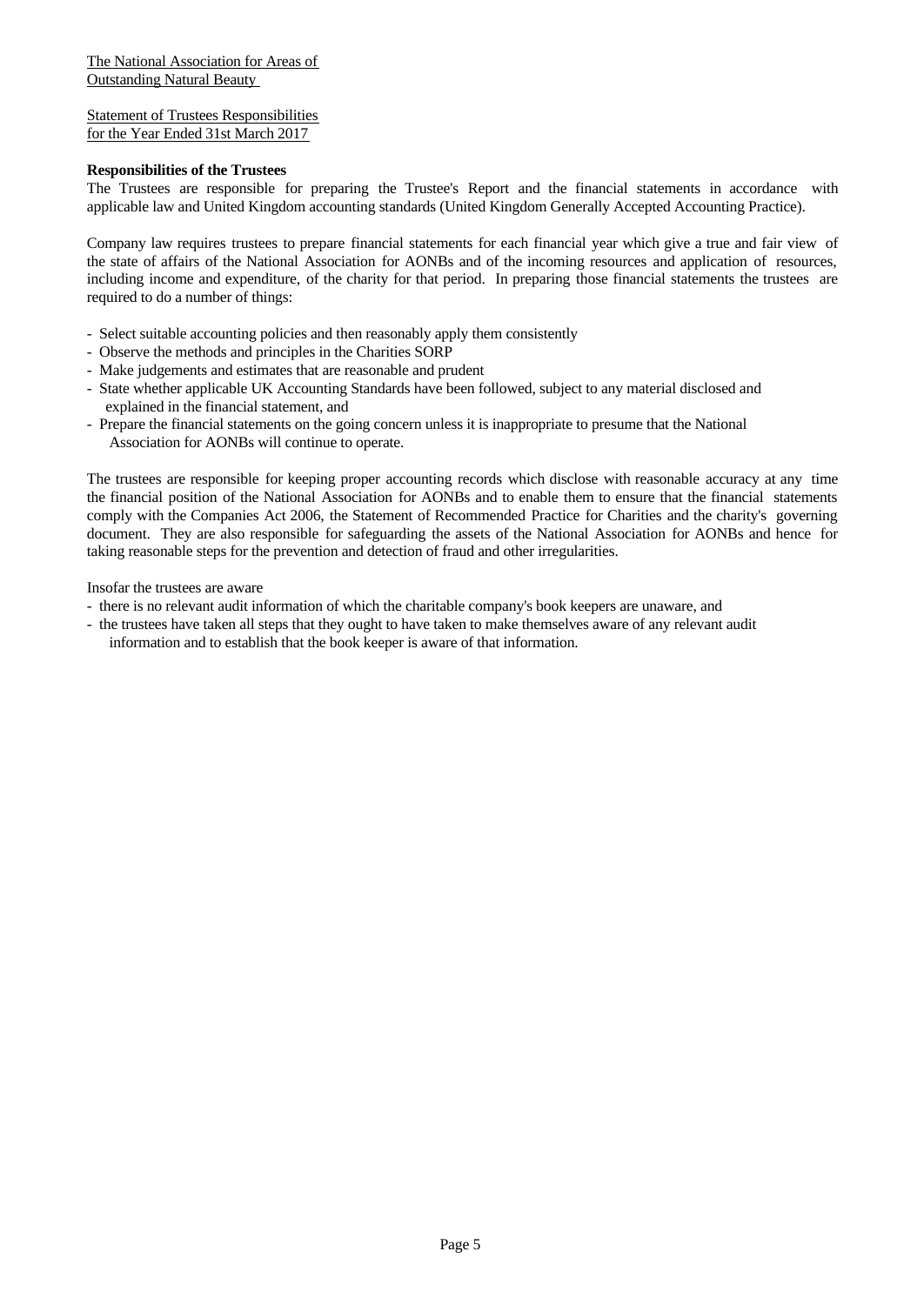I report on the accounts for the year ended 31st March 2017 set out on pages seven to fourteen.

#### **Respective responsibilities of trustees and examiner**

The charity's trustees (who are also the directors for the purposes of company law) are responsible for the preparation of the accounts. The charity's trustees consider that an audit is not required for this year (under Section 144(2) of the Charities Act 2011 (the 2011 Act)) and that an independent examination is required. The charity's gross income exceeded £250,000 and I am qualified to undertake the examination by being a qualified member of The Association of Accounting Technicians.

Having satisfied myself that the charity is not subject to audit under company law and is eligible for independent examination, it is my responsibility to:

- examine the accounts under Section 145 of the 2011 Act
- to follow the procedures laid down in the General Directions given by the Charity Commission (under Section 145(5)(b) of the 2011 Act); and
- to state whether particular matters have come to my attention.

#### **Basis of the independent examiner's report**

My examination was carried out in accordance with the General Directions given by the Charity Commission. An examination includes a review of the accounting records kept by the charity and a comparison of the accounts presented with those records. It also includes consideration of any unusual items or disclosures in the accounts, and seeking explanations from you as trustees concerning any such matters. The procedures undertaken do not provide all the evidence that would be required in an audit, and consequently no opinion is given as to whether the accounts present a 'true and fair view ' and the report is limited to those matters set out in the statements below.

#### **Independent examiner's statement**

In connection with my examination, no matter has come to my attention:

- (1) which gives me reasonable cause to believe that, in any material respect, the requirements
	- to keep accounting records in accordance with Section 386 and 387 of the Companies Act 2006; and
	- to prepare accounts which accord with the accounting records, comply with the accounting requirements of Sections 394 and 395 of the Companies Act 2006 and with the methods and principles of the Accounting and Reporting by Charities: Statement of Recommended Practice applicable to charities preparing their accounts in accordance with the Financial Reporting Standard applicable in the UK and Republic of Ireland (FRS 102) (effective 1 January 2015)

have not been met; or

(2) to which, in my opinion, attention should be drawn in order to enable a proper understanding of the accounts to be reached.

Miss Andrena Miles Fellow Member of The Association of Accounting Technicians AMM Bookkeeping & Accountancy 2nd Floor 11 High Street Fairford Gloucestershire GL7 4AD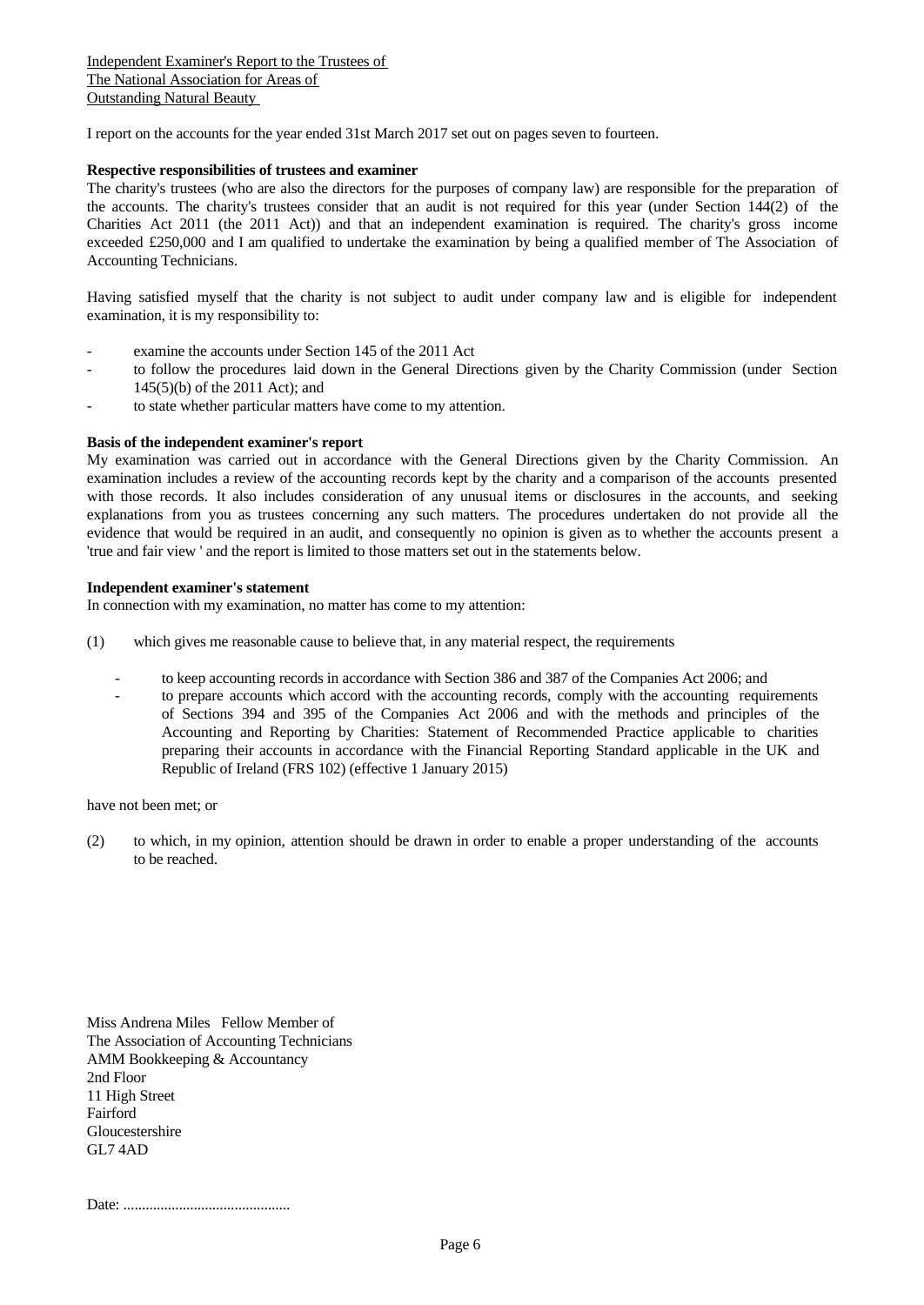## Statement of Financial Activities for the Year Ended 31st March 2017

|                                                                                                                                        |                              | Unrestricted<br>fund | Restricted<br>funds | 31.3.17<br>Total<br>funds | 31.3.16<br>Total<br>funds |  |
|----------------------------------------------------------------------------------------------------------------------------------------|------------------------------|----------------------|---------------------|---------------------------|---------------------------|--|
|                                                                                                                                        | <b>Notes</b>                 | $\pounds$            | £                   | £                         | $\pounds$                 |  |
| <b>INCOME AND ENDOWMENTS FROM</b><br>Donations and legacies<br><b>Charitable activities</b><br>Promote conservation and enhancement of |                              | 160,279              |                     | 160,279                   | 151,057                   |  |
| natural beauty<br>Advance the education, understanding and                                                                             |                              | 64,969               |                     | 64,969                    | 75,719                    |  |
| appreciation of the public<br>Promote efficiency and effectiveness of                                                                  |                              | 38,982               |                     | 38,982                    | 45,431                    |  |
| organisations promoting or representing AONBs.                                                                                         |                              | 25,988               | 24,653              | 50,641                    | 125,288                   |  |
| Other trading activities<br>Investment income                                                                                          | $\overline{\mathbf{c}}$<br>3 | 500<br>5             |                     | 500<br>5                  | 7,800                     |  |
| <b>Total</b>                                                                                                                           |                              | 290,723              | 24,653              | 315,376                   | 405,295                   |  |
| <b>EXPENDITURE ON</b>                                                                                                                  |                              |                      |                     |                           |                           |  |
| Raising funds<br><b>Charitable activities</b>                                                                                          | 4                            | 25,057               |                     | 25,057                    | 18,475                    |  |
| Promote conservation and enhancement of<br>natural beauty<br>Advance the education, understanding and                                  |                              | 130,308              |                     | 130,308                   | 134,499                   |  |
| appreciation of the public<br>Promote efficiency and effectiveness of                                                                  |                              | 71,969               |                     | 71,969                    | 75,535                    |  |
| organisations promoting or representing AONBs.                                                                                         |                              | 45,014               | 24,118              | 69,132                    | 142,871                   |  |
| <b>Total</b>                                                                                                                           |                              | 272,348              | 24,118              | 296,466                   | 371,380                   |  |
| <b>NET INCOME</b>                                                                                                                      |                              | 18,375               | 535                 | 18,910                    | 33,915                    |  |
| <b>RECONCILIATION OF FUNDS</b>                                                                                                         |                              |                      |                     |                           |                           |  |
| <b>Total funds brought forward</b>                                                                                                     |                              | 50,035               | 2,950               | 52,985                    | 19,070                    |  |
| TOTAL FUNDS CARRIED FORWARD                                                                                                            |                              | 68,410               | 3,485               | 71,895                    | 52,985                    |  |

# **CONTINUING OPERATIONS**

All income and expenditure has arisen from continuing activities.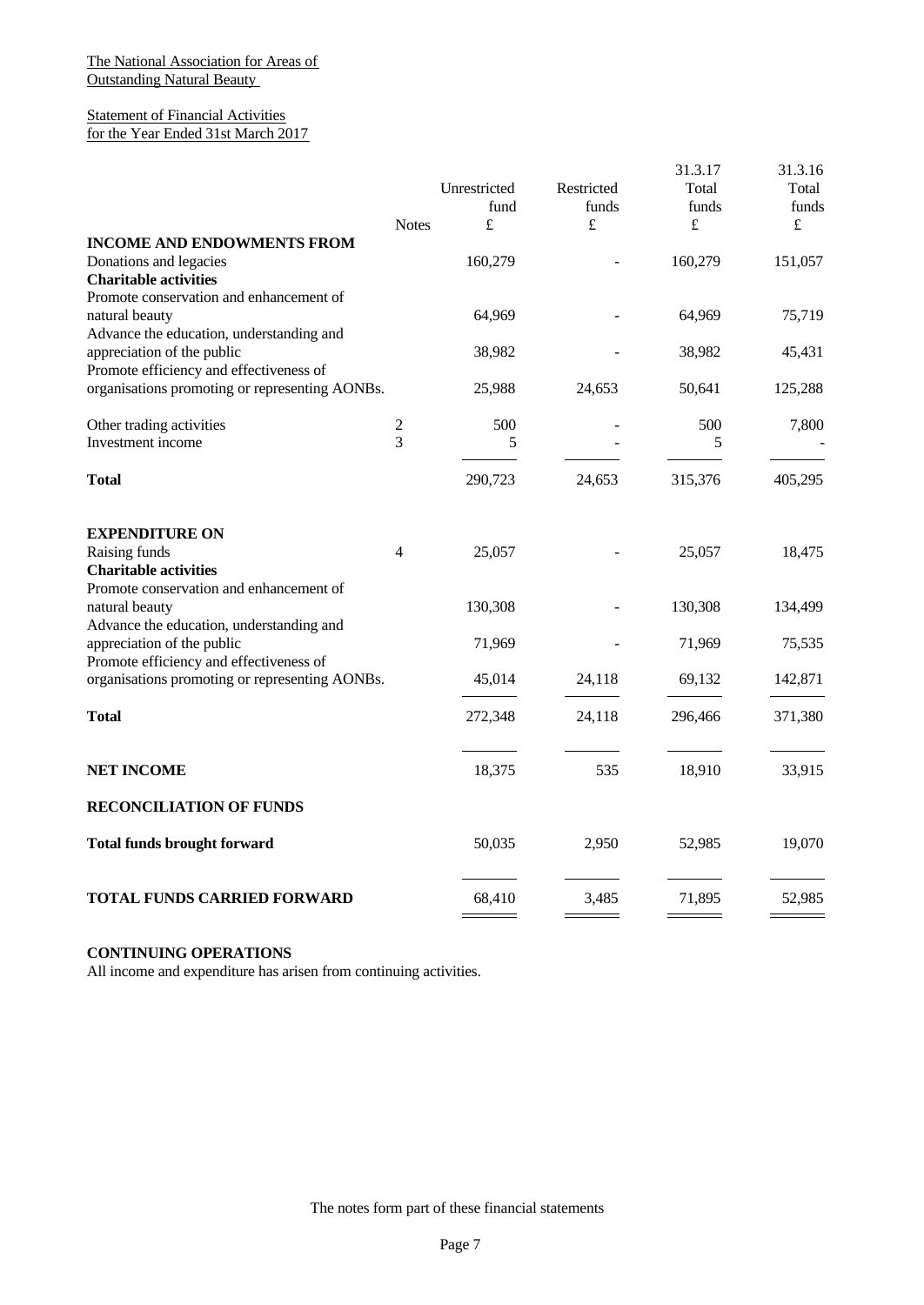Balance Sheet At 31st March 2017

|                                     |              | Unrestricted<br>fund | Restricted<br>funds<br>$\pounds$ | 31.3.17<br>Total<br>funds | 31.3.16<br>Total<br>funds |  |
|-------------------------------------|--------------|----------------------|----------------------------------|---------------------------|---------------------------|--|
| <b>FIXED ASSETS</b>                 | <b>Notes</b> | £                    |                                  | $\pounds$                 | $\pounds$                 |  |
| Tangible assets                     | 9            | 1,270                |                                  | 1,270                     | 496                       |  |
| <b>CURRENT ASSETS</b>               |              |                      |                                  |                           |                           |  |
| Debtors                             | 10           | 44,385               |                                  | 44,385                    | 10,420                    |  |
| Prepayments and accrued income      |              | 31,656               |                                  | 31,656                    | 59,000                    |  |
| Cash at bank                        |              | 57,734               | 3,485                            | 61,219                    | 54,961                    |  |
|                                     |              | 133,775              | 3,485                            | 137,260                   | 124,381                   |  |
| <b>CREDITORS</b>                    |              |                      |                                  |                           |                           |  |
| Amounts falling due within one year | 11           | (66, 635)            |                                  | (66, 635)                 | (71, 892)                 |  |
| NET CURRENT ASSETS                  |              | 67,140               | 3,485                            | 70,625                    | 52,489                    |  |
| TOTAL ASSETS LESS CURRENT           |              |                      |                                  |                           |                           |  |
| <b>LIABILITIES</b>                  |              | 68,410               | 3,485                            | 71,895                    | 52,985                    |  |
| <b>NET ASSETS</b>                   |              | 68,410               | 3,485                            | 71,895                    | 52,985                    |  |
|                                     |              |                      |                                  |                           |                           |  |
| <b>FUNDS</b>                        | 12           |                      |                                  |                           |                           |  |
| Unrestricted funds                  |              |                      |                                  | 68,410                    | 50,035                    |  |
| Restricted funds                    |              |                      |                                  | 3,485                     | 2,950                     |  |
| <b>TOTAL FUNDS</b>                  |              |                      |                                  | 71,895                    | 52,985                    |  |
|                                     |              |                      |                                  |                           |                           |  |

The notes form part of these financial statements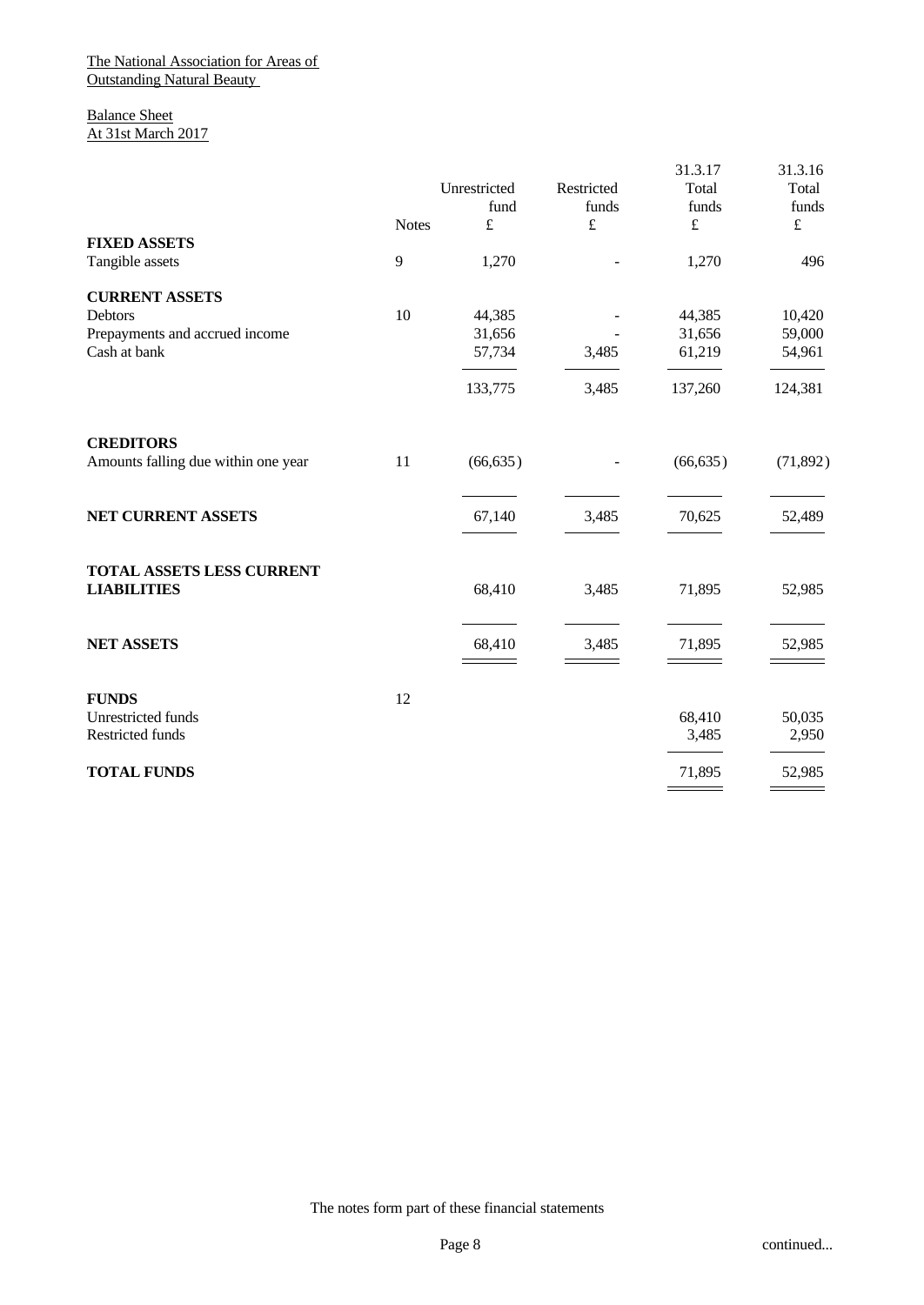Balance Sheet - continued At 31st March 2017

The charitable company is entitled to exemption from audit under Section 477 of the Companies Act 2006 for the year ended 31st March 2017.

The members have not required the charitable company to obtain an audit of its financial statements for the year ended 31st March 2017 in accordance with Section 476 of the Companies Act 2006.

The trustees acknowledge their responsibilities for

- (a) ensuring that the charitable company keeps accounting records that comply with Sections 386 and 387 of the Companies Act 2006 and
- (b) preparing financial statements which give a true and fair view of the state of affairs of the charitable company as at the end of each financial year and of its surplus or deficit for each financial year in accordance with the requirements of Sections 394 and 395 and which otherwise comply with the requirements of the Companies Act 2006 relating to financial statements, so far as applicable to the charitable company.

These financial statements have been prepared in accordance with the special provisions of Part 15 of the Companies Act 2006 relating to small charitable companies.

The financial statements were approved by the Board of Trustees on ............................................. and were signed on its behalf by:

P Hygate -Trustee

.............................................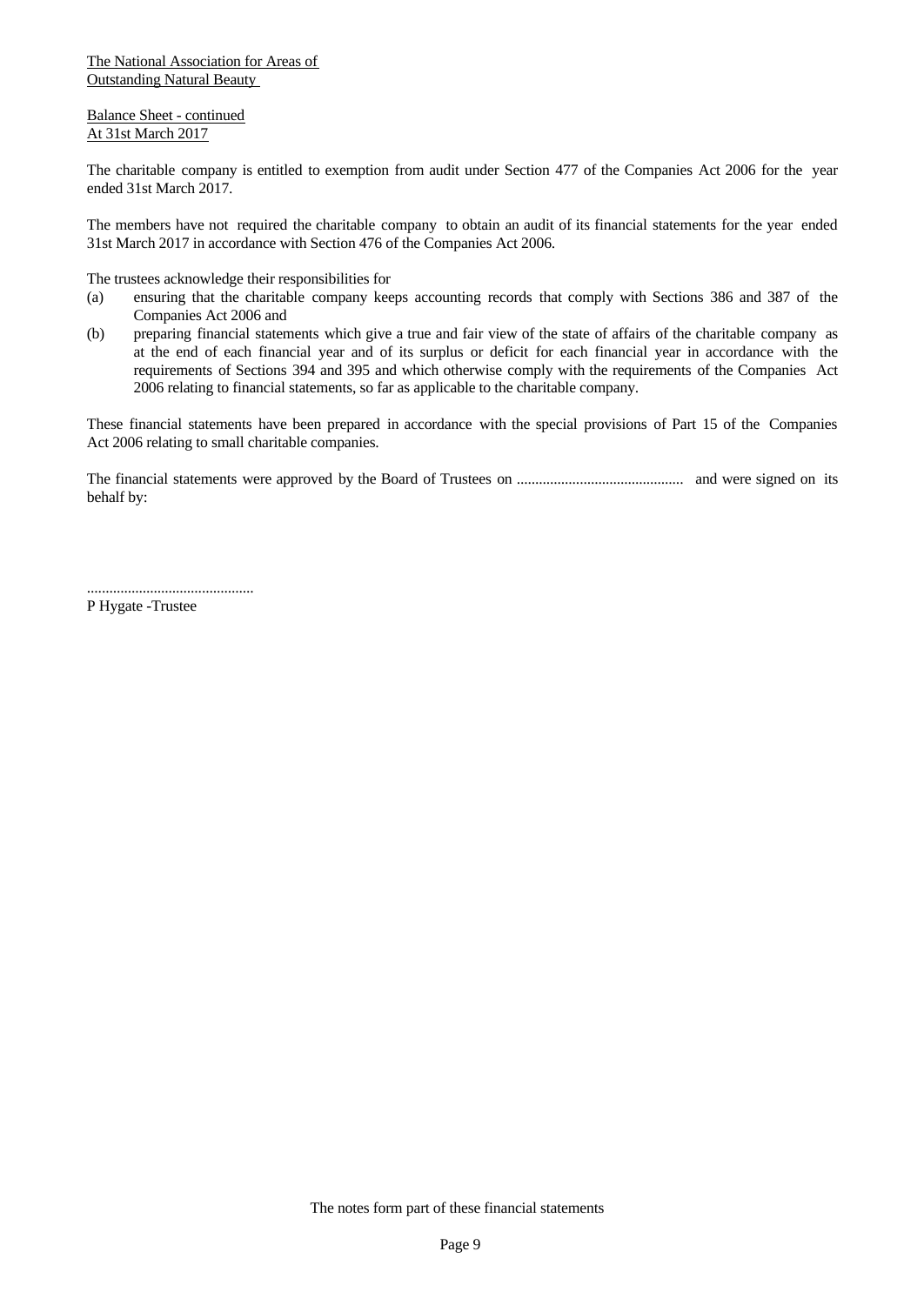#### **1. ACCOUNTING POLICIES**

#### **Basis of preparing the financial statements**

The financial statements of the charitable company, which is a public benefit entity under FRS 102, have been prepared in accordance with the Charities SORP (FRS 102) 'Accounting and Reporting by Charities: Statement of Recommended Practice applicable to charities preparing their accounts in accordance with the Financial Reporting Standard applicable in the UK and Republic of Ireland (FRS 102) (effective 1 January 2015)', Financial Reporting Standard 102 'The Financial Reporting Standard applicable in the UK and Republic of Ireland' and the Companies Act 2006. The financial statements have been prepared under the historical cost convention.

#### **Income**

All income is recognised in the Statement of Financial Activities once the charity has entitlement to the funds, it is probable that the income will be received and the amount can be measured reliably.

#### **Expenditure**

Liabilities are recognised as expenditure as soon as there is a legal or constructive obligation committing the charity to that expenditure, it is probable that a transfer of economic benefits will be required in settlement and the amount of the obligation can be measured reliably. Expenditure is accounted for on an accruals basis and has been classified under headings that aggregate all cost related to the category. Where costs cannot be directly attributed to particular headings they have been allocated to activities on a basis consistent with the use of resources.

#### **Tangible fixed assets**

Depreciation is provided at the following annual rates in order to write off each asset over its estimated useful life.

| Computer equipment | $-25\%$ on cost           |
|--------------------|---------------------------|
| Office equipment   | - 25% on reducing balance |

#### **Taxation**

The charity is exempt from corporation tax on its charitable activities.

#### **Fund accounting**

Unrestricted funds can be used in accordance with the charitable objectives at the discretion of the trustees.

Restricted funds can only be used for particular restricted purposes within the objects of the charity. Restrictions arise when specified by the donor or when funds are raised for particular restricted purposes.

Further explanation of the nature and purpose of each fund is included in the notes to the financial statements.

#### **Pension costs and other post-retirement benefits**

The charitable company operates a defined contribution pension scheme. Contributions payable to the charitable company's pension scheme are charged to the Statement of Financial Activities in the period to which they relate.

#### **2. OTHER TRADING ACTIVITIES**

|    | Sponsorships             | 31.3.17<br>£<br>500<br>$\equiv$ $\equiv$ $\equiv$ | 31.3.16<br>t<br>7,800<br>$\sim$ $\sim$   |
|----|--------------------------|---------------------------------------------------|------------------------------------------|
| 3. | <b>INVESTMENT INCOME</b> |                                                   |                                          |
|    | Bank interest received   | 31.3.17<br>£                                      | 31.3.16<br>£<br>$\overline{\phantom{a}}$ |
|    |                          |                                                   |                                          |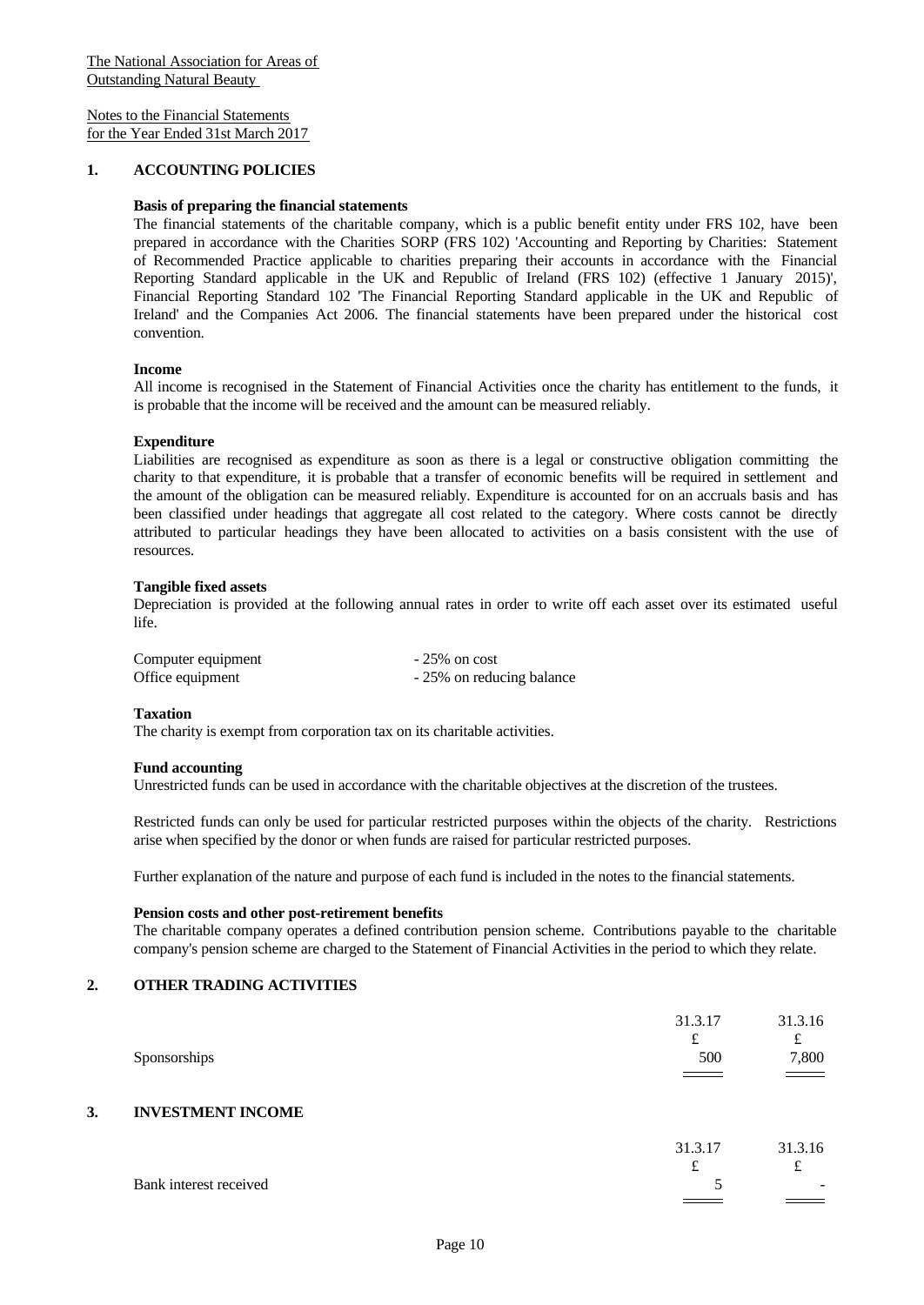Notes to the Financial Statements - continued for the Year Ended 31st March 2017

#### **4. RAISING FUNDS**

# **Raising donations and legacies**

| Support costs              | 31.3.17<br>$\pounds$<br>15,550                  | 31.3.16<br>$\pounds$<br>18,475 |
|----------------------------|-------------------------------------------------|--------------------------------|
| Other trading activities   |                                                 |                                |
| Bad debts<br>Support costs | 31.3.17<br>$\pounds$<br>2,840<br>6,667<br>9,507 | 31.3.16<br>$\pounds$<br>-      |
| Aggregate amounts          | 25,057                                          | 18,475                         |
| MET IMCOME#EVDEMINITUDE\   |                                                 |                                |

# **5. NET INCOME/(EXPENDITURE)**

Net income/(expenditure) is stated after charging/(crediting):

|                             | 31.3.17 | 31.3.16       |  |
|-----------------------------|---------|---------------|--|
|                             | ىم      | ∼             |  |
| Depreciation - owned assets | 426     | 170           |  |
|                             |         | $\sim$ $\sim$ |  |

#### **6. TRUSTEES' REMUNERATION AND BENEFITS**

There were no trustees' remuneration or other benefits for the year ended 31st March 2017 nor for the year ended 31st March 2016 .

#### **Trustees' expenses**

Trustees are reimbursed for their travelling expenses and any other expenses that they may incur on behalf of the charity.

## **7. STAFF COSTS**

The average monthly number of employees during the year was as follows:

|                | 31.3.17 | 31.3.16 |  |
|----------------|---------|---------|--|
| Management     | ∼       | ∸       |  |
| Administration |         |         |  |
| On Secondment  |         |         |  |
|                |         |         |  |
|                | 4       | 4       |  |
|                |         |         |  |

No employees received emoluments in excess of £60,000.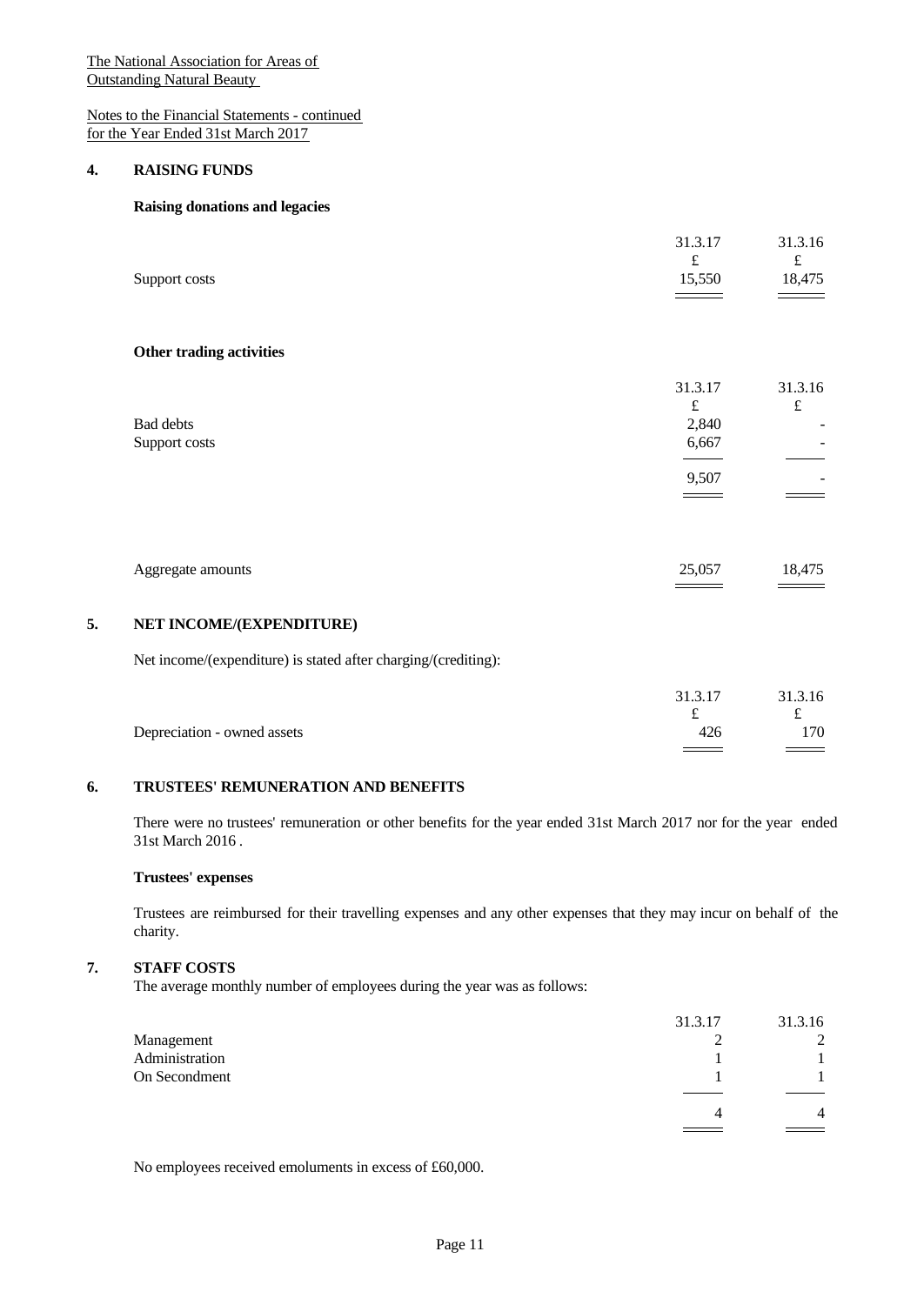# Notes to the Financial Statements - continued for the Year Ended 31st March 2017

## **8. COMPARATIVES FOR THE STATEMENT OF FINANCIAL ACTIVITIES**

|                                                                                                                        | Unrestricted | Restricted | Total   |  |
|------------------------------------------------------------------------------------------------------------------------|--------------|------------|---------|--|
|                                                                                                                        | fund         | funds      | funds   |  |
|                                                                                                                        | $\pounds$    | £          | £       |  |
| <b>INCOME AND ENDOWMENTS FROM</b><br>Donations and legacies                                                            | 151,057      |            | 151,057 |  |
| <b>Charitable activities</b>                                                                                           |              |            |         |  |
| Promote conservation and enhancement of natural beauty                                                                 | 68,074       | 7,645      | 75,719  |  |
| Advance the education, understanding and appreciation of the<br>public                                                 | 40,844       | 4,587      | 45,431  |  |
| Promote efficiency and effectiveness of organisations<br>promoting or representing AONBs.                              | 27,230       | 98,058     | 125,288 |  |
| Other trading activities                                                                                               | 7,800        |            | 7,800   |  |
| <b>Total</b>                                                                                                           | 295,005      | 110,290    | 405,295 |  |
|                                                                                                                        |              |            |         |  |
| <b>EXPENDITURE ON</b>                                                                                                  |              |            |         |  |
| Raising funds<br><b>Charitable activities</b>                                                                          | 18,475       |            | 18,475  |  |
| Promote conservation and enhancement of natural beauty<br>Advance the education, understanding and appreciation of the | 118,458      | 16,041     | 134,499 |  |
| public                                                                                                                 | 65,911       | 9,624      | 75,535  |  |
| Promote efficiency and effectiveness of organisations<br>promoting or representing AONBs.                              | 41,455       | 101,416    | 142,871 |  |
| <b>Total</b>                                                                                                           | 244,299      | 127,081    | 371,380 |  |
|                                                                                                                        |              |            |         |  |
| <b>NET INCOME</b>                                                                                                      | 50,706       | (16,791)   | 33,915  |  |
| <b>RECONCILIATION OF FUNDS</b>                                                                                         |              |            |         |  |
| <b>Total funds brought forward</b>                                                                                     | (672)        | 19,742     | 19,070  |  |
|                                                                                                                        |              |            |         |  |
| <b>TOTAL FUNDS CARRIED FORWARD</b>                                                                                     | 50,034       | 2,951      | 52,985  |  |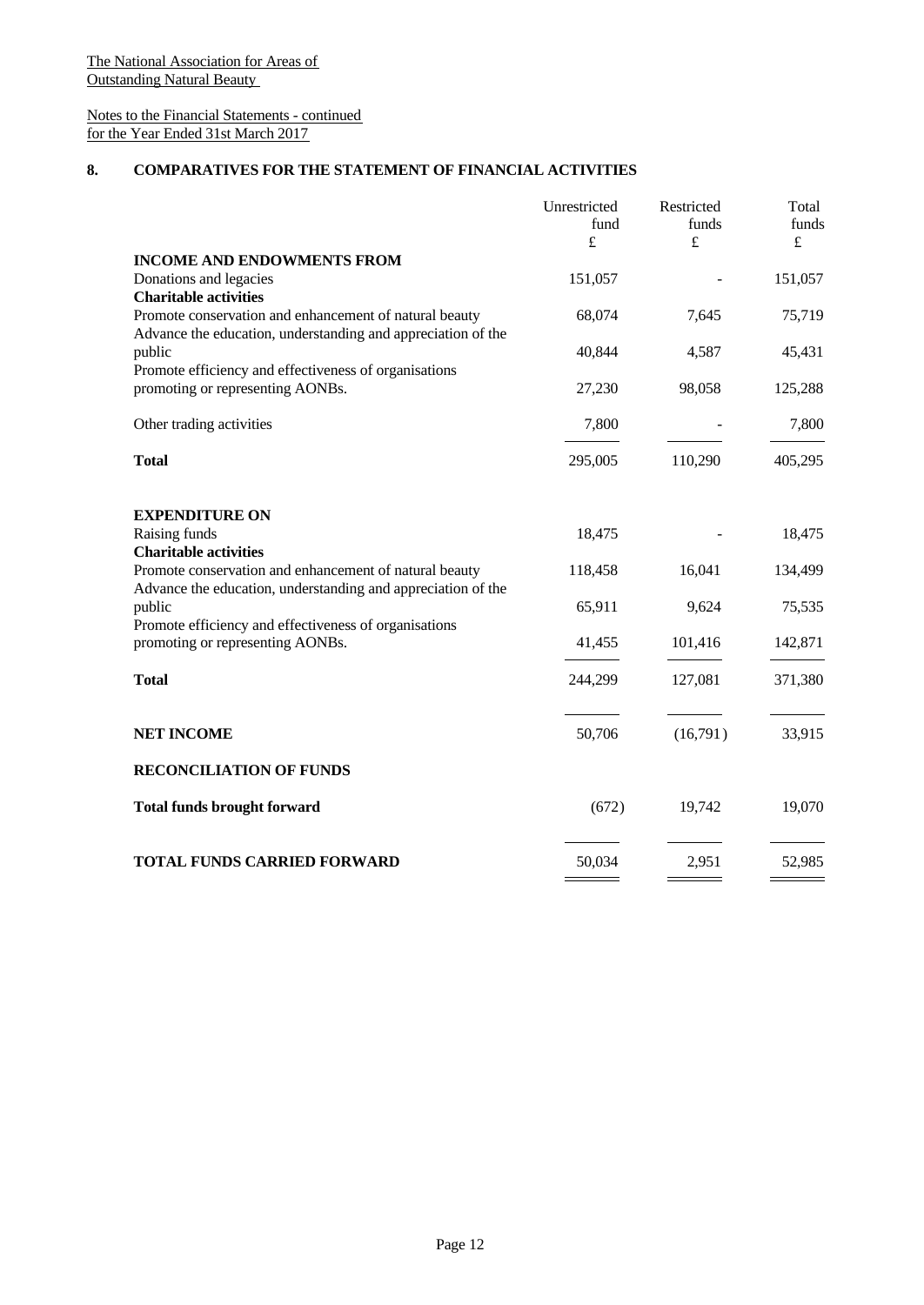## Notes to the Financial Statements - continued for the Year Ended 31st March 2017

#### **9. TANGIBLE FIXED ASSETS**

|                       | Computer<br>equipment | Office<br>equipment | Totals    |  |
|-----------------------|-----------------------|---------------------|-----------|--|
|                       | £                     | £                   | $\pounds$ |  |
| <b>COST</b>           |                       |                     |           |  |
| At 1st April 2016     |                       | 7,554               | 7,554     |  |
| Additions             | 1,200                 |                     | 1,200     |  |
|                       |                       |                     |           |  |
| At 31st March 2017    | 1,200                 | 7,554               | 8,754     |  |
|                       |                       |                     |           |  |
| <b>DEPRECIATION</b>   |                       |                     |           |  |
| At 1st April 2016     |                       | 7,058               | 7,058     |  |
| Charge for year       | 300                   | 126                 | 426       |  |
|                       |                       |                     |           |  |
| At 31st March 2017    | 300                   | 7,184               | 7,484     |  |
|                       |                       |                     |           |  |
| <b>NET BOOK VALUE</b> |                       |                     |           |  |
| At 31st March 2017    | 900                   | 370                 | 1,270     |  |
|                       |                       |                     |           |  |
| At 31st March 2016    |                       | 496                 | 496       |  |
|                       |                       |                     |           |  |

# **10. DEBTORS: AMOUNTS FALLING DUE WITHIN ONE YEAR**

|                                | 31.3.17<br>£     | 31.3.16<br>£  |  |
|--------------------------------|------------------|---------------|--|
| Trade debtors<br>Other debtors | 44,385<br>$\sim$ | 10,149<br>271 |  |
|                                | 44,385           | 10,420        |  |

# **11. CREDITORS: AMOUNTS FALLING DUE WITHIN ONE YEAR**

|                                 | 31.3.17 | 31.3.16                                   |  |
|---------------------------------|---------|-------------------------------------------|--|
|                                 | £       | £                                         |  |
| Trade creditors                 | 4,674   | 20,454                                    |  |
| Social security and other taxes | 3,040   | 1,794                                     |  |
| Other creditors                 | 1,857   | 139                                       |  |
| Wages control                   |         | 563                                       |  |
| Accrued expenses                | 47,364  | 46,182                                    |  |
| Income paid in advance          | 9,700   | 2,760                                     |  |
|                                 |         |                                           |  |
|                                 | 66,635  | 71,892                                    |  |
|                                 |         | $\qquad \qquad \overline{\qquad \qquad }$ |  |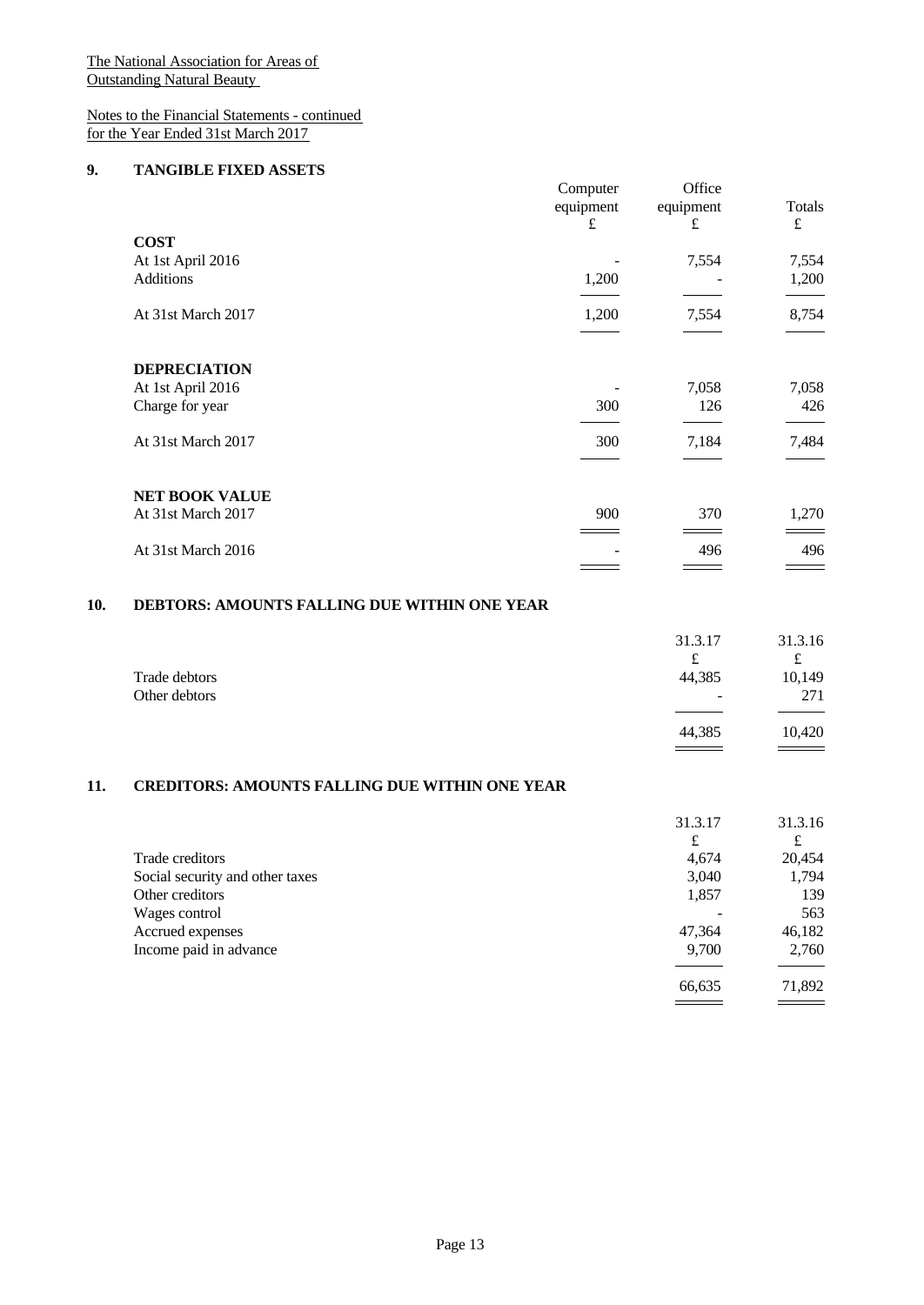# Notes to the Financial Statements - continued for the Year Ended 31st March 2017

#### **12. MOVEMENT IN FUNDS**

|                                | Net movement   |               |                 |  |
|--------------------------------|----------------|---------------|-----------------|--|
|                                | At 1.4.16<br>£ | in funds<br>£ | At 31.3.17<br>£ |  |
| <b>Unrestricted funds</b>      |                |               |                 |  |
| General fund                   | 50,035         | 18,375        | 68,410          |  |
| <b>Restricted funds</b>        |                |               |                 |  |
| <b>Welsh Member Training</b>   | 2,950          |               | 2,950           |  |
| <b>Future Landscapes Wales</b> |                | 535           | 535             |  |
|                                | 2,950          | 535           | 3,485           |  |
|                                |                |               |                 |  |
| <b>TOTAL FUNDS</b>             | 52,985         | 18,910        | 71,895          |  |
|                                |                |               |                 |  |

Net movement in funds, included in the above are as follows:

|                                | Incoming<br>resources<br>£ | Resources<br>expended<br>£ | Movement in<br>funds<br>£ |  |
|--------------------------------|----------------------------|----------------------------|---------------------------|--|
| <b>Unrestricted funds</b>      |                            |                            |                           |  |
| General fund                   | 290,723                    | (272, 348)                 | 18,375                    |  |
| <b>Restricted funds</b>        |                            |                            |                           |  |
| <b>Future Landscapes Wales</b> | 4,653                      | (4,118)                    | 535                       |  |
| <b>Natural Resources Wales</b> | 20,000                     | (20,000)                   | $\overline{\phantom{0}}$  |  |
|                                | 24,653                     | (24, 118)                  | 535                       |  |
|                                |                            |                            |                           |  |
| <b>TOTAL FUNDS</b>             | 315,376                    | (296, 466)                 | 18,910                    |  |

## **13. RELATED PARTY DISCLOSURES**

There were no related party transactions for the year ended 31st March 2017.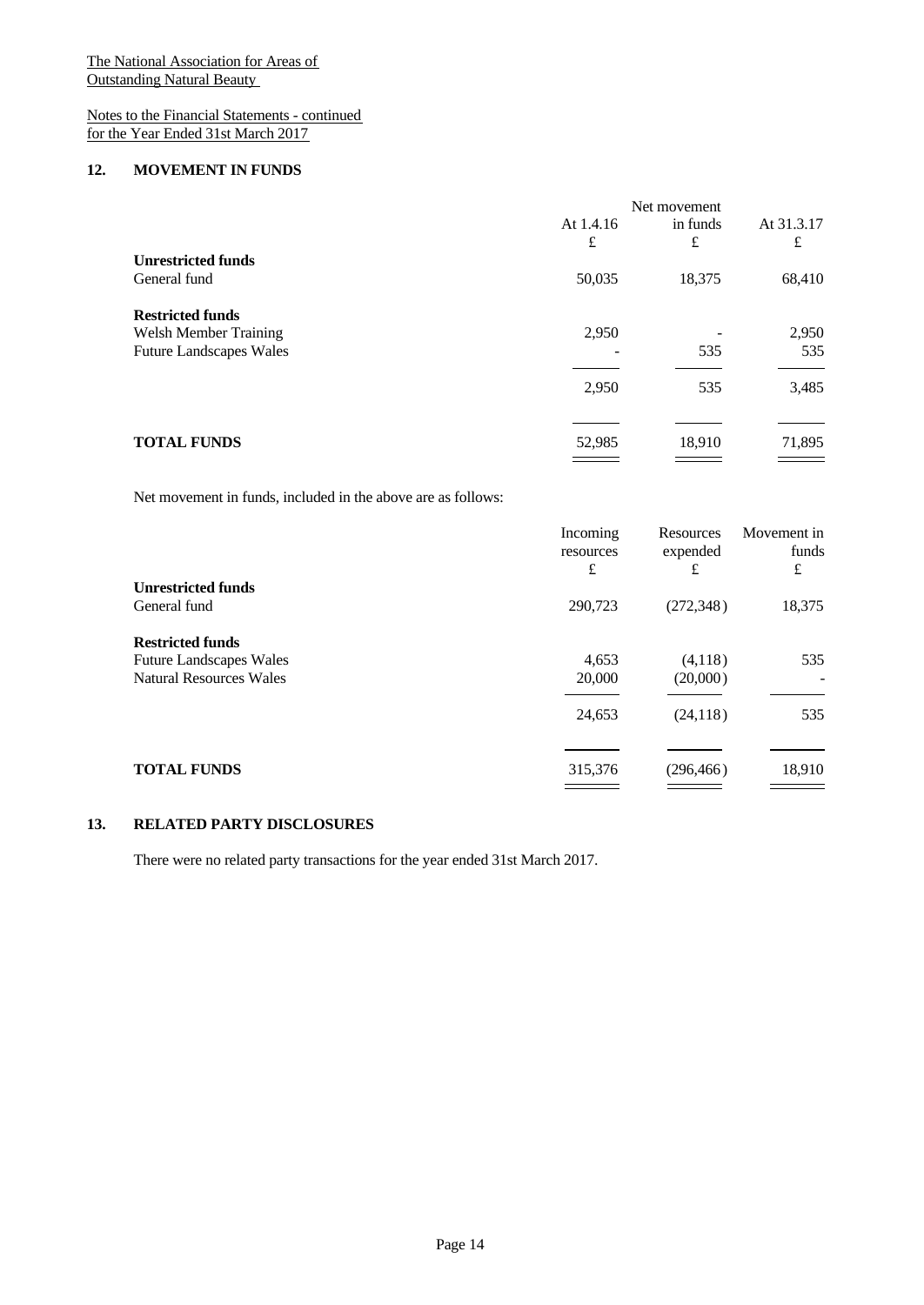Detailed Statement of Financial Activities for the Year Ended 31st March 2017

|                                      | 31.3.17   | 31.3.16   |
|--------------------------------------|-----------|-----------|
|                                      | $\pounds$ | $\pounds$ |
| <b>INCOME AND ENDOWMENTS</b>         |           |           |
| <b>Donations and legacies</b>        |           |           |
| Membership fees                      | 107,345   | 100,796   |
| Delegate fees Chairman's confe rence | 4,125     | 4,125     |
| Delegate fees Conference             | 43,368    | 39,355    |
| Delegate Fees - LO Meeting           | 5,441     | 6,781     |
|                                      |           |           |
|                                      | 160,279   | 151,057   |
| Other trading activities             |           |           |
| Sponsorships                         | 500       | 7,800     |
| <b>Investment income</b>             |           |           |
| Bank interest received               | 5         |           |
| <b>Charitable activities</b>         |           |           |
| Cuttings                             |           | (35)      |
| Consultancy fees                     | 7,724     | 9,579     |
| Grants                               | 146,133   | 234,000   |
| Contributions towards expenses       | 735       | 2,894     |
|                                      | 154,592   | 246,438   |
| <b>Total incoming resources</b>      | 315,376   | 405,295   |
| <b>EXPENDITURE</b>                   |           |           |
| Other trading activities             |           |           |
| Bad debts                            | 2,840     |           |
| <b>Charitable activities</b>         |           |           |
| Hire of facilities                   | 5,074     | 26,967    |
| Refreshments and hospitality         | 3,963     | 5,860     |
| Project evaluation                   |           | 2,280     |
| Consultants fees                     | 2,721     | 25,754    |
| Exhibitions and Events - Game Fair   |           | 1,000     |
| <b>Field Trips</b>                   | 2,352     | 165       |
|                                      | 14,110    | 62,026    |
| <b>Support costs</b>                 |           |           |
| <b>Management</b>                    |           |           |
| Hire of facilities                   | 7,721     | 5,327     |
| Refreshments and hospitality         | 2,290     | 4,739     |
| Insurance                            | 871       | 865       |
| Telephone                            | 964       | 1,149     |
| Postage and stationery               | 1,320     | 2,786     |
| Advertising                          |           | 12        |
| Carried forward                      | 13,166    | 14,878    |
|                                      |           |           |

This page does not form part of the statutory financial statements